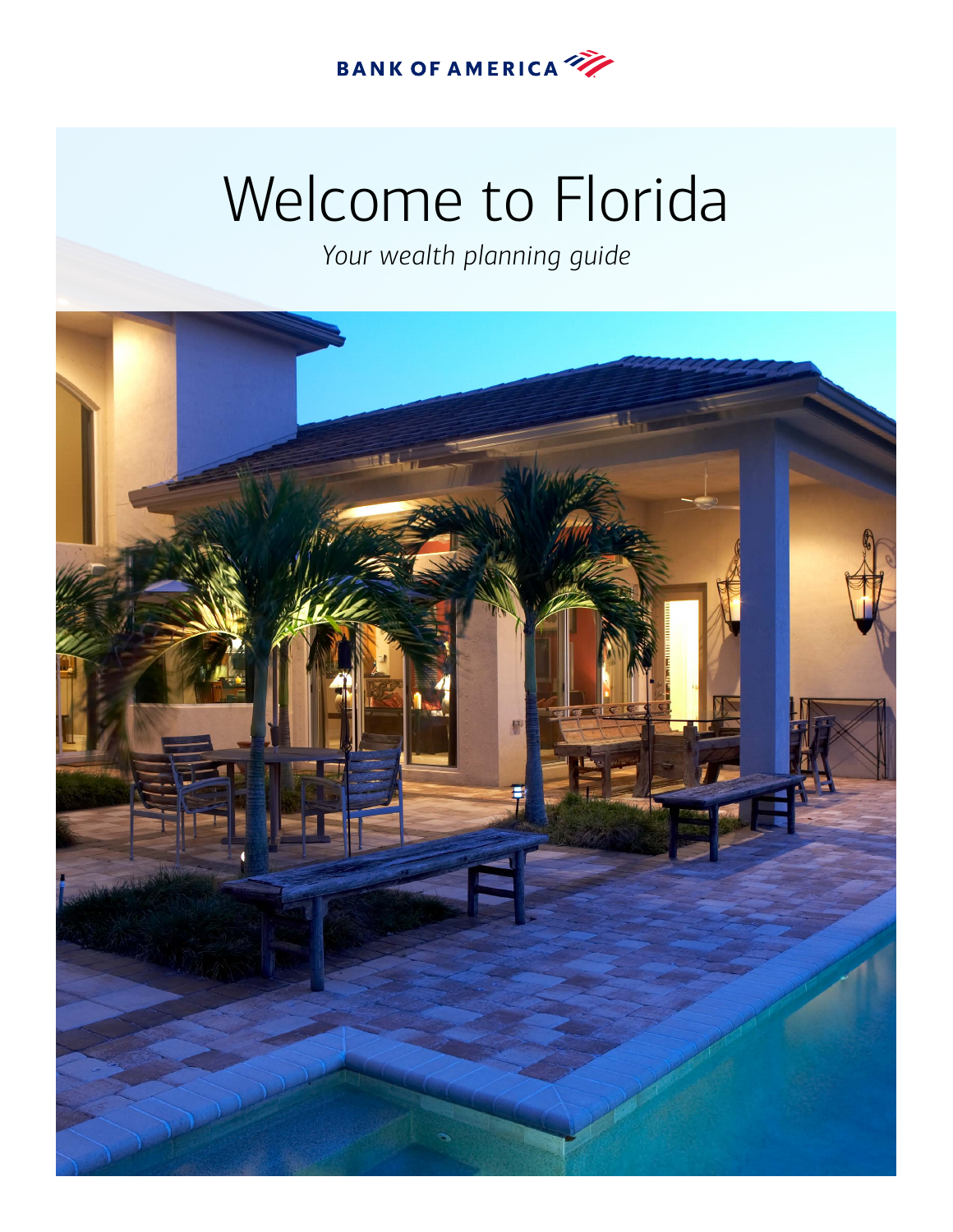# <span id="page-1-0"></span>Table of contents

| Frequently asked questions (FAQs)              | $3 - 4$   |
|------------------------------------------------|-----------|
| Florida's tax landscape                        | 5         |
| Florida domicile                               | 5         |
| Establishing Florida domicile                  | 6         |
| Florida homestead laws                         | 7         |
| Important dates for Florida property taxes     | 8         |
| Homestead property defined                     | 9         |
| Florida property tax exemptions                | 10        |
| Assets exempt from creditors in Florida        | 11        |
| Florida tenants by the entirety                | 11        |
| Income earned outside of Florida               | 11        |
| Basic planning documents for Floridians        | 12        |
| Funding your Florida revocable trust           | $13 - 14$ |
| Florida probate                                | 15        |
| Probate fees: Florida                          | 15        |
| Duties of a personal representative in Florida | 16        |
| Florida's modern trust laws                    | 16        |
| Florida planning "tidbits"                     | 17        |
| Florida online resources                       | 17        |

Trust and fiduciary services and other banking products are provided by Bank of America, N.A., Member FDIC and a wholly owned subsidiary of Bank of America Corporation ("BofA Corp."). Investment products:

|  | <b>Are Not FDIC Insured</b> | <b>Are Not Bank Guaranteed</b> | <b>May Lose Value</b> |
|--|-----------------------------|--------------------------------|-----------------------|
|--|-----------------------------|--------------------------------|-----------------------|

See last page for additional important disclosure information.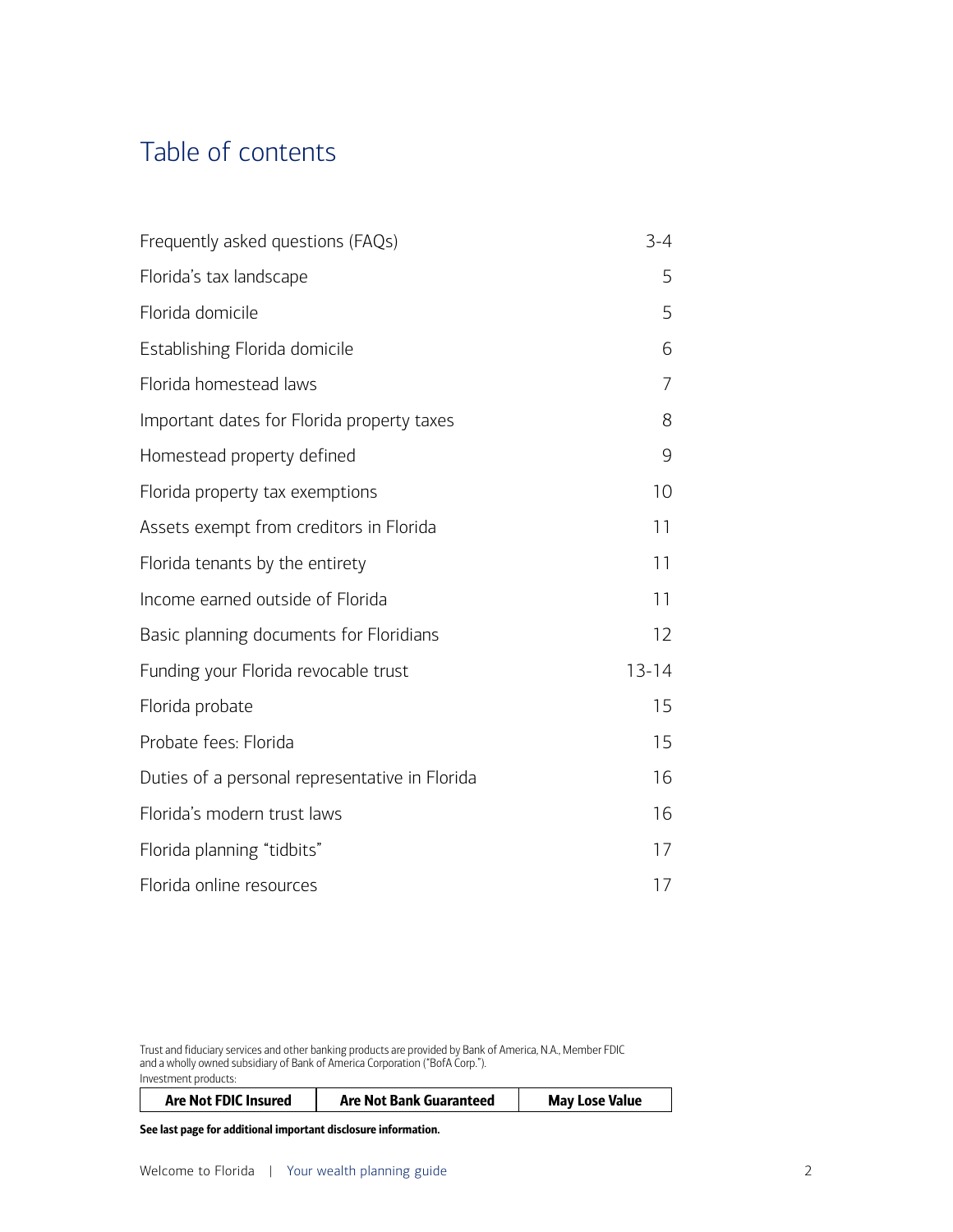# <span id="page-2-0"></span>Frequently asked questions (FAQs)

| If I change my domicile to<br>Florida, can my income after<br>the move still be taxed in<br>my prior state?                                                        | Yes. Even if you establish Florida as your domicile, you can be subject to<br>income tax in another state if you: (1) spend too much time in another<br>state or (2) have so-called "source income" from that state. For example,<br>if you sell tangible personal property or real estate in your former state,<br>income from that sale could be taxable in that state regardless of how<br>many days you spent there.                                                                                                                                                                                                                                                                                  |
|--------------------------------------------------------------------------------------------------------------------------------------------------------------------|-----------------------------------------------------------------------------------------------------------------------------------------------------------------------------------------------------------------------------------------------------------------------------------------------------------------------------------------------------------------------------------------------------------------------------------------------------------------------------------------------------------------------------------------------------------------------------------------------------------------------------------------------------------------------------------------------------------|
| Will Florida recognize my last<br>will and testament that was<br>executed in another state?                                                                        | Florida will recognize your last will and testament from another state<br>if it was valid under the laws of that state on the date it was executed.<br>However, if you're using a traditional last will and testament from another<br>state, you may want to replace it with a Florida will and also establish a<br>Florida revocable trust (or "living trust") to minimize or avoid Florida probate<br>as well as to help support your claim that you are domiciled in Florida.                                                                                                                                                                                                                          |
| Who can serve as my personal<br>representative (many other<br>states use the term Executor)<br>under my last will and testament<br>in Florida?                     | Your personal representative can be:<br>. Any family member (a spouse, sibling, parent, child or other close relative)<br>who is at least 18 years of age and who is legally competent<br>• A non-family member who is at least 18 years of age, legally competent<br>and claims Florida as their domicile<br>• Any trust company or bank that is qualified to do business as a corporate<br>fiduciary in the state of Florida<br>· Bank of America, N.A., which is authorized to serve as a personal<br>representative in Florida                                                                                                                                                                        |
| If I pass away after moving<br>to Florida, can I still be subject<br>to probate in my former state?                                                                | Yes. If you own real estate (or certain tangible personal property) in your<br>former state at the time of your death, that property can be subject to<br>that state's probate procedures. Probate in another state is called "ancillary<br>probate." It can be burdensome and expensive as well as create delays in<br>passing assets to your beneficiaries. There are several techniques you can<br>use to avoid ancillary probate, including recording a transfer-on-death deed<br>with your former state (if permitted under the laws of that state), holding<br>the real estate inside your revocable trust, and wrapping the real estate<br>inside an entity like a limited liability company (LLC) |
| Will medical practitioners<br>recognize my advance directives<br>(such as a living will and health<br>care surrogate form) that were<br>executed in another state? | In theory, yes. In reality, "perhaps." Health providers in Florida are used<br>to operating under the Florida statutory versions of these documents.<br>Unfortunately, they could misconstrue documents from another state<br>or simply refuse to recognize them for fear of engaging in unauthorized<br>medical treatments. We generally recommend that you use the Florida<br>versions of these forms, which are available at The Florida Bar website.                                                                                                                                                                                                                                                  |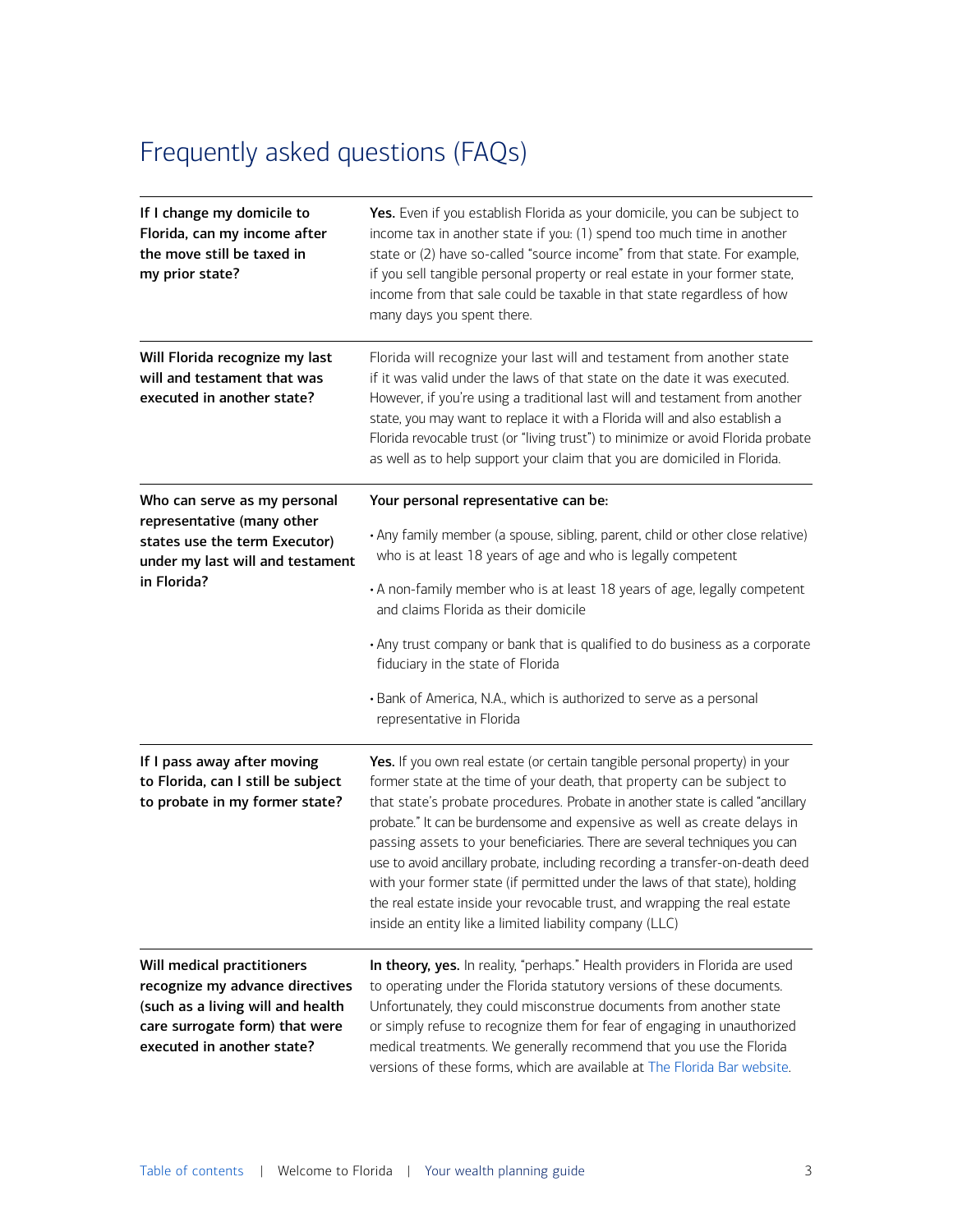# Frequently asked questions (FAQs) *Continued*

| Will Florida recognize<br>my durable power of<br>attorney that was executed<br>in another state?                                                                                                                 | Perhaps. Florida does not permit so-called "springing powers of attorney"<br>executed after October 1, 2011. A springing power only takes effect<br>if the principal (that is, you) becomes incapacitated. In addition, the Florida<br>statute requires that a power of attorney be notarized and signed by<br>two witnesses for certain proceedings like real estate transactions.<br>It may be that your durable power of attorney from another state required<br>only a notary seal and therefore can't be used for real estate transactions.<br>We recommend that you have a Florida lawyer review your existing durable<br>power of attorney to determine whether it's adequate under Florida law. |
|------------------------------------------------------------------------------------------------------------------------------------------------------------------------------------------------------------------|---------------------------------------------------------------------------------------------------------------------------------------------------------------------------------------------------------------------------------------------------------------------------------------------------------------------------------------------------------------------------------------------------------------------------------------------------------------------------------------------------------------------------------------------------------------------------------------------------------------------------------------------------------------------------------------------------------|
| Who can serve as my agent<br>under a Florida durable power<br>of attorney?                                                                                                                                       | Any competent person 18 years of age or older can serve as your agent<br>(they do not need to live in Florida). However, from a practical standpoint<br>it is generally beneficial if your agent lives in Florida (or at least in your<br>time zone), is your age or younger and speaks English fluently.                                                                                                                                                                                                                                                                                                                                                                                               |
| Who can serve as trustee<br>for trusts that I establish?                                                                                                                                                         | Your trustee can be any person who is at least 18 years of age and<br>legally competent (they don't need to live in Florida), or any trust company<br>or bank that is qualified to act as a corporate fiduciary in Florida.<br>Bank of America, N.A. is authorized to serve as a trustee in Florida.                                                                                                                                                                                                                                                                                                                                                                                                    |
| If I established an irrevocable<br>non-grantor trust in another<br>state, or if such a trust was<br>created on my behalf in<br>another state, will it continue<br>to be subject to that state's<br>income taxes? | It might. Every state has its own rules regarding the taxation of trusts.<br>Some look at whether the trust was established under a last will in<br>that state (called a "testamentary trust"). Other states look at the location<br>of the trustee, the beneficiaries, the location of the trust's assets and/or<br>the principal place of administration.<br>Like an individual, a trust can have income sourced to a particular state even<br>if the trust is a taxpayer of a different state. For instance, rental income<br>from real estate will be sourced to the state where the property is located.                                                                                           |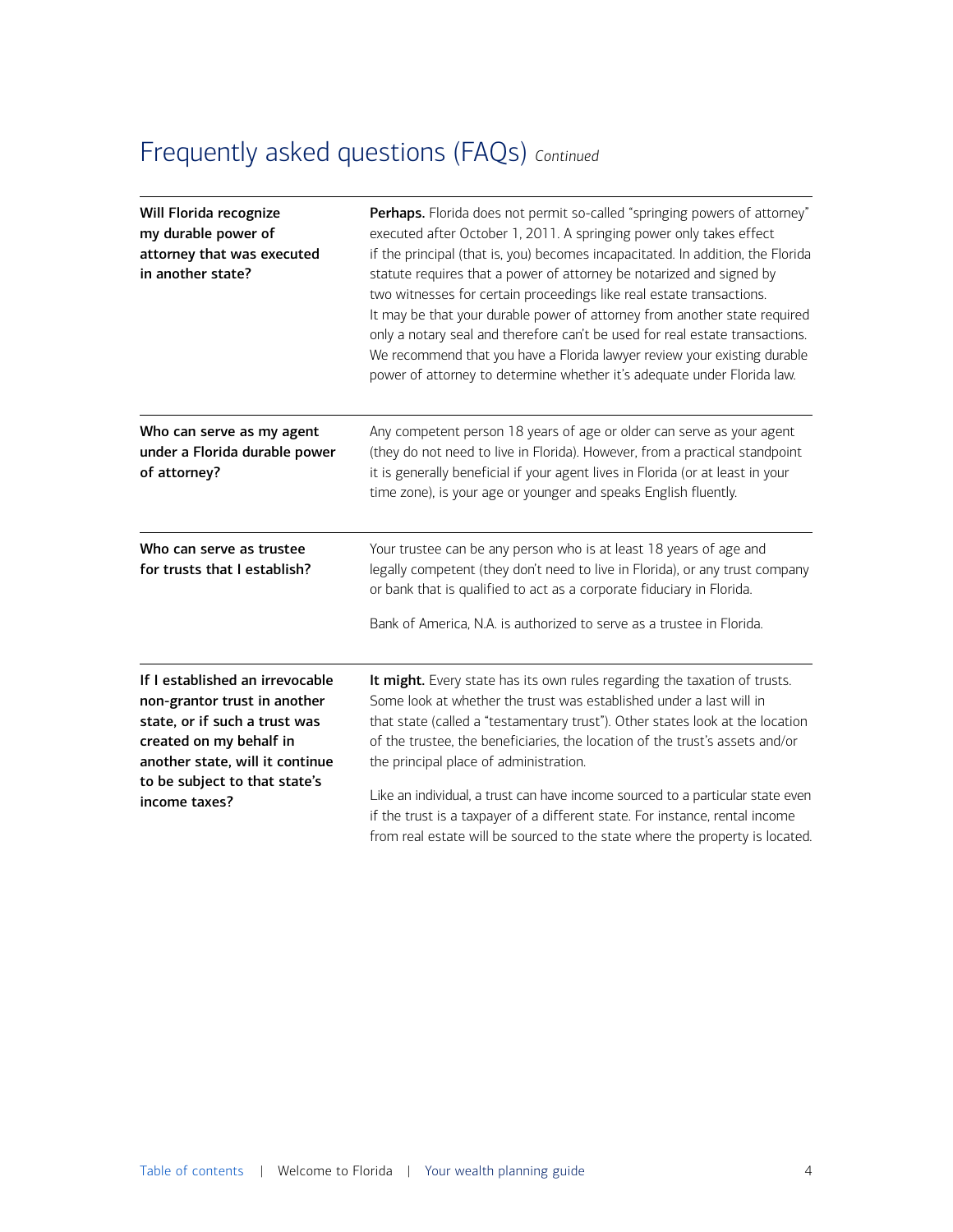# <span id="page-4-0"></span>Florida's tax landscape

| Income tax            | No <sup>1</sup>  |
|-----------------------|------------------|
| Estate tax            | No <sup>2</sup>  |
| Inheritance tax       | No <sup>3</sup>  |
| Ad valorem tax        | Yes              |
| Documentary stamp tax | Yes              |
| Intangibles tax       | Repealed         |
| Sales and use tax     | Yes <sup>4</sup> |
|                       |                  |

# Florida domicile

Your domicile is the place where you have your fixed, permanent home and to which, whenever you're absent, *you intend to return*. A person can have only one domicile at a time; once a domicile is established in a different state or a foreign country, it is presumed to continue until the person demonstrates that a change to a new domicile has occurred. Thus, you will have the burden of proof to show you're a Florida domiciliary.

• A resident who can establish that Florida is their domicile qualifies for certain Florida homestead exemptions and benefits that are described later in this guide.

• Note: While the Florida homestead property tax exemptions apply only after a resident has filed a timely Form DR-501, Application for Homestead Exemption, no later than March 1 of a year in which the home has been the primary residence since January 1, there is no waiting period or required filings to obtain asset protection against a forced sale. Such protection (subject to federal bankruptcy laws) begins on the day a person can demonstrate Florida domicile.

<span id="page-4-1"></span><sup>1</sup> Florida is one of only seven states that do not collect income tax. The prohibition against income tax is set forth in the Florida Constitution.

<span id="page-4-2"></span><sup>2</sup> Currently 17 states and the District of Columbia have an estate and/or an inheritance tax. Maryland has both.

<span id="page-4-3"></span> $^3$  Currently there are six states with an inheritance tax: Iowa, Kentucky, Maryland, Nebraska, New Jersey and Pennsylvania.

<span id="page-4-4"></span><sup>4</sup> Florida charges 6% on the sale or rental of goods, with some exceptions such as groceries and medicine. Additionally, most counties add their own sales tax on top of the state sales tax.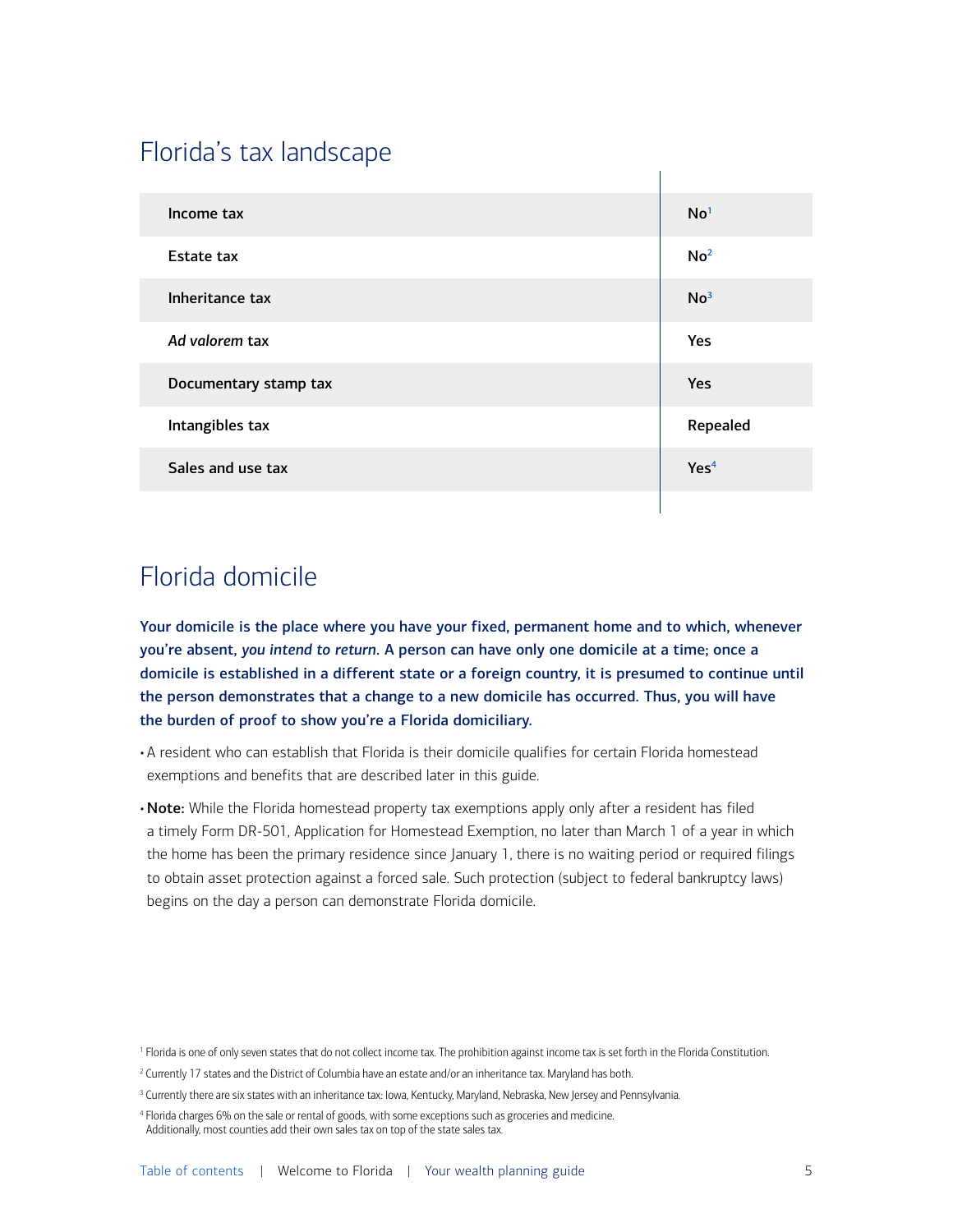# <span id="page-5-0"></span>Establishing Florida domicile

Determining your intent to qualify as a Florida domiciliary is subjective. However, objective factors are considered by Florida when making this determination. Although no one factor is conclusive or bears more weight than another, the following indicators can be relevant:

- A formal Declaration of Domicile by the applicant, recorded in the public records of the county in which domicile is being sought
- Evidence of the location where the applicant's dependent children are registered for school
- The place of employment of the applicant
- The previous domicile by the applicant in a state other than Florida or in another country and the date non-Florida domicile was terminated
- Proof of voter registration in Florida, with the Florida address on the voter information card, or other official correspondence from the supervisor of elections providing proof of voter registration, matching the address of the physical location where domicile is being sought
- A valid Florida driver's license or Florida identification card and evidence of relinquishment of driver's licenses from any other states
- Issuance of a Florida license tag on any motor vehicle owned by the applicant
- The address listed on federal income tax returns
- The location where the applicant's bank statements and checking accounts are registered
- Proof of payment for utilities at the Florida property for which domicile is being claimed
- Memberships in clubs, charitable organizations and religious institutions in Florida (and perhaps discontinuing affiliations in the old state)
- Transferring all professional licenses to Florida
- Transferring all bank safe deposit boxes to Florida
- Being outside of your prior state for more than 183 days in a calendar year
- If possible, disposing of your former principal residence in your prior state
- Making Florida the home base from which you leave on extended trips and to which you return after the completion of a trip
- Doing as much of your entertaining at your Florida residence as possible
- Making sure that Florida is listed as your domicile and residence on all legal documents containing a statement of residence, including contracts, wills and trusts
- Executing Florida advance directives such as a living will, designation of a health care surrogate and declaration of a nominating pre-need guardian
- Changing the address on your passport to your Florida residence
- •Obtaining a Florida library card
- Receiving mail in Florida; changing magazine subscriptions to the Florida address
- Filing your federal income tax return using the IRS P.O. box used by Floridians
- Subscribing to local Florida newspapers
- Applying for Florida homestead property tax exemption before March 1 of the year you wish to become a domiciliary
- Purchasing a Florida cemetery plot
- Filing a final state income tax return in the state you are leaving; if you continue to have income tax liability from that state after your move, filing in that state as a nonresident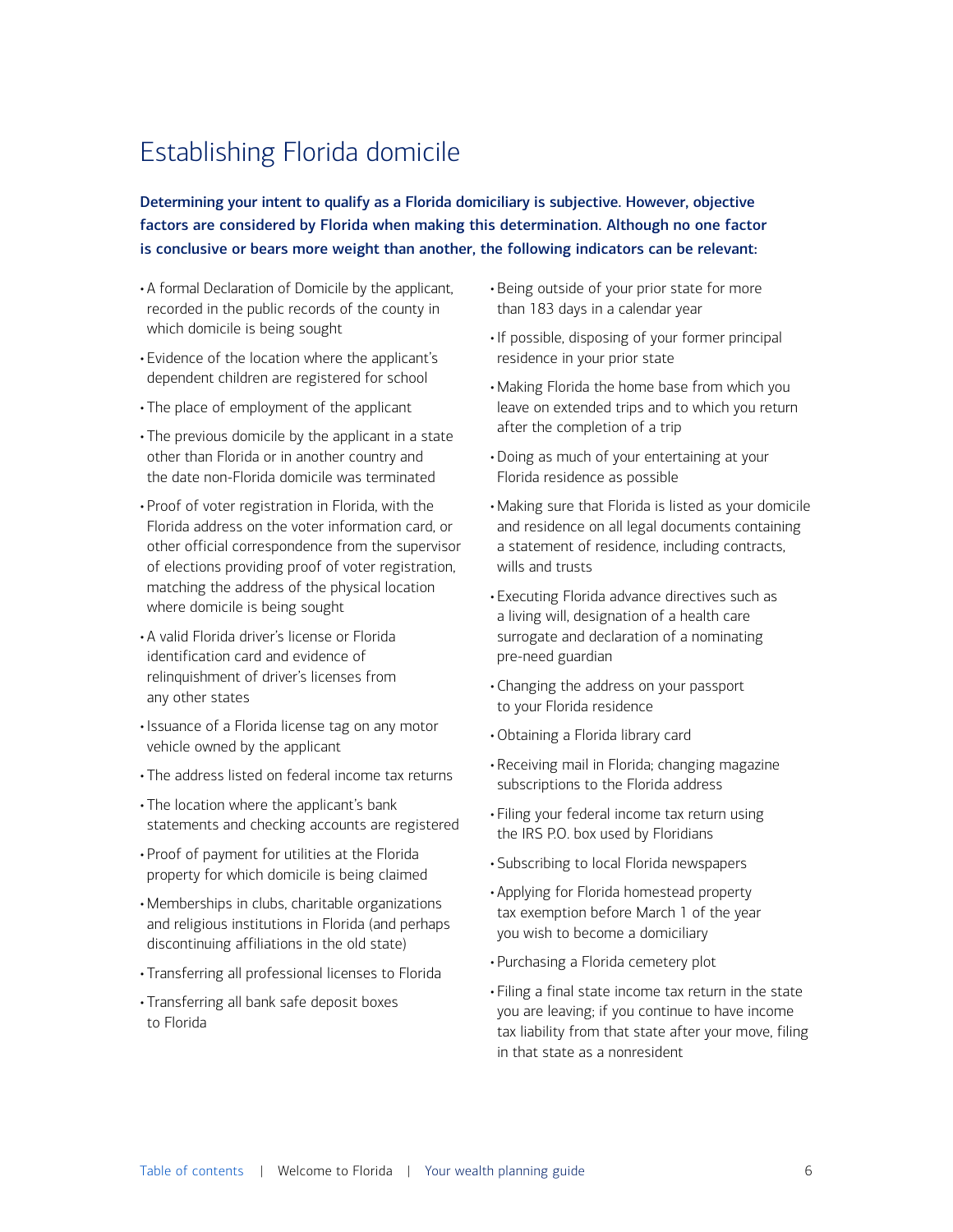# <span id="page-6-0"></span>Florida homestead laws<sup>[5](#page-6-1)</sup>

#### Homestead real property tax exemptions

The homestead exemption is an *ad valorem* (property tax) exemption of up to \$50,000 on your homestead property. The first \$25,000 applies to all property taxes. The additional exemption up to \$25,000 applies to the assessed value between \$50,000 and \$75,000 and only to non-school district taxes. To qualify, you must own the property and make it your permanent domicile as of January 1 in the year you seek the exemptions.

#### 3% cap on annual property tax increases

The "Save our Homes" legislation provides that the annual valuation of homestead property for tax purposes can only increase by the lesser of 3% or the percentage increase in the consumer price index for the prior year.

#### Protection against forced sales (creditor protection)

The Florida Constitution exempts an owner's homestead property from a forced sale and allows no judgments, decrees or liens on that property. In other words, Florida homestead property is protected from all creditors except those holding a mortgage or lien on your residence. You can exempt or protect your home, and up to a half acre of land, from any forced sale if you live in an incorporated area (for example, a city or town). This also applies to mobile homes. If you live in an unincorporated area, you can protect up to 160 acres as homestead property.<sup>6</sup> Certain exceptions and limitations apply if the Florida homestead owner is in bankruptcy.

#### Restriction on devises (transfers at death)

Homestead property can be freely sold or otherwise transferred during the owner's life. If the taxpayer is married or has a minor child, then Florida's constitution places restrictions on who may receive a homestead property after the owner's death.

<span id="page-6-1"></span> $^5$  In order to obtain the homestead property tax benefits and exclusions, you must claim the property was your permanent abode on January 1 and file Form DR-501, Application for Homestead Exemption, no later than March 1.

<span id="page-6-2"></span><sup>6</sup> Note that in order for the exemption from forced sales to apply in a bankruptcy proceeding, the Florida domiciliary must have owned the property for at least 1,215 days and occupied it for 720 consecutive days before filing for bankruptcy.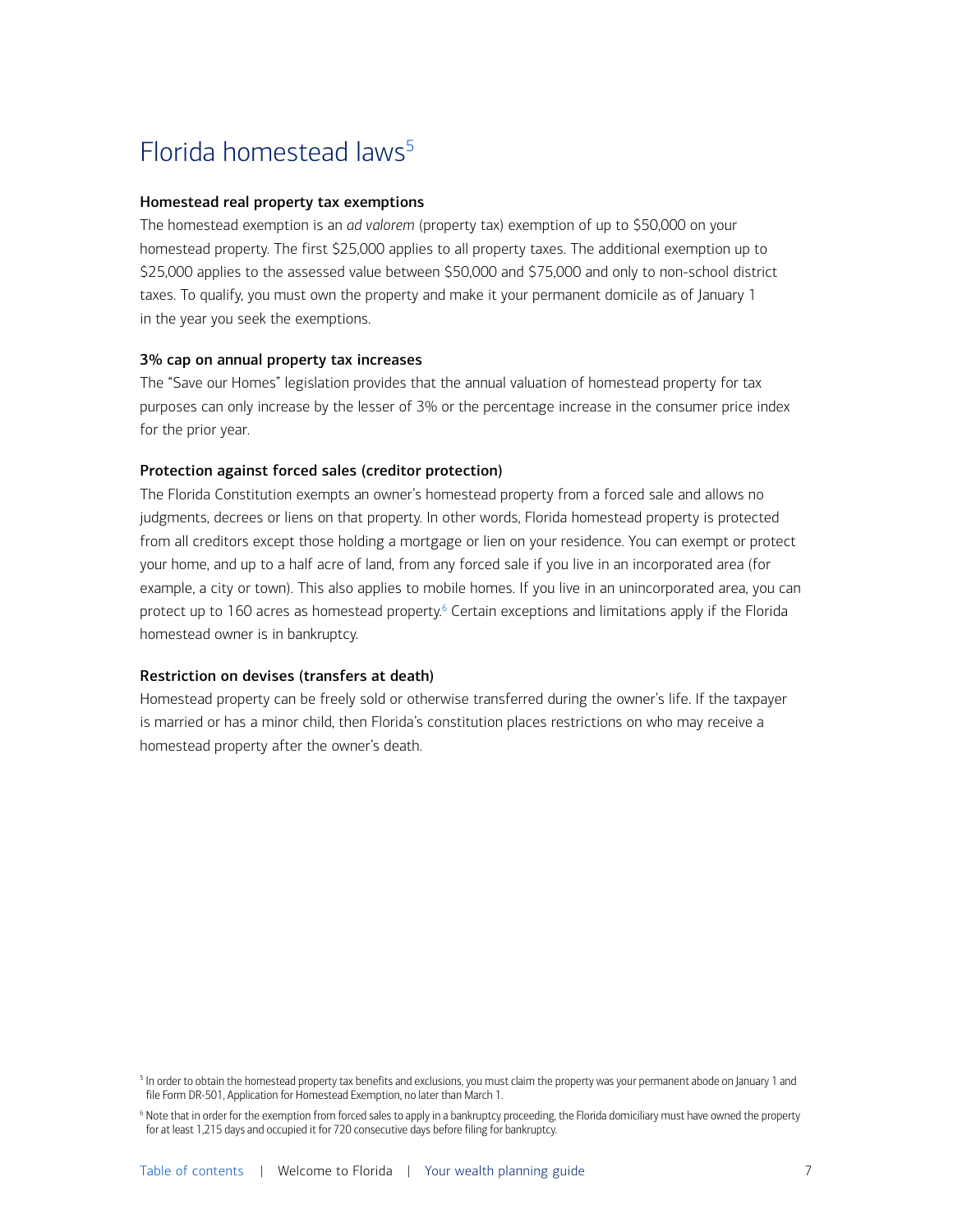# <span id="page-7-0"></span>Important dates for Florida property taxes

 $\begin{array}{c} \hline \end{array}$ 

| Date of assessment                                                                                                                                                                                                                                                                                                                              |
|-------------------------------------------------------------------------------------------------------------------------------------------------------------------------------------------------------------------------------------------------------------------------------------------------------------------------------------------------|
| Deadline for property owners to file with the county property appraiser<br>for exemptions or agricultural or other classifications                                                                                                                                                                                                              |
| Deadline for owners of tangible personal property to file a Tangible Personal<br>Property Tax Return (Form DR-405) with the county property appraiser. This<br>form is used to report ownership of property used for commercial purposes<br>that is not included in the assessed value of your business' real property.                         |
| Property owners who want to appeal a denial of exemption, classification,<br>portability or tax deferral must file a petition with the value adjustment board<br>30 days after the denial letter was mailed.                                                                                                                                    |
| The property appraiser mails the Notice of Proposed Property Taxes<br>(Truth in Millage or "TRIM" notice).                                                                                                                                                                                                                                      |
| Property owners who want to appeal their property value to the value<br>adjustment board must file a petition (one of the DR-486 forms) with the<br>clerk of the court within 25 days of the Notice of Proposed Property Taxes                                                                                                                  |
| Property owners may provide input at taxing authorities' public hearings<br>to adopt a tentative budget and millage rate.                                                                                                                                                                                                                       |
| Taxing authorities hold hearings to adopt final budgets and millage rates.                                                                                                                                                                                                                                                                      |
| The tax collector sends your tax bills.<br>Tax bills are due by the following March 31, but may be paid starting<br>November 1. Taxpayers who pay their tax bills early will received a<br>4% discount if paid in November, a<br>3% discount if paid in December, a<br>2% discount if paid in January and a<br>1% discount if paid in February. |
|                                                                                                                                                                                                                                                                                                                                                 |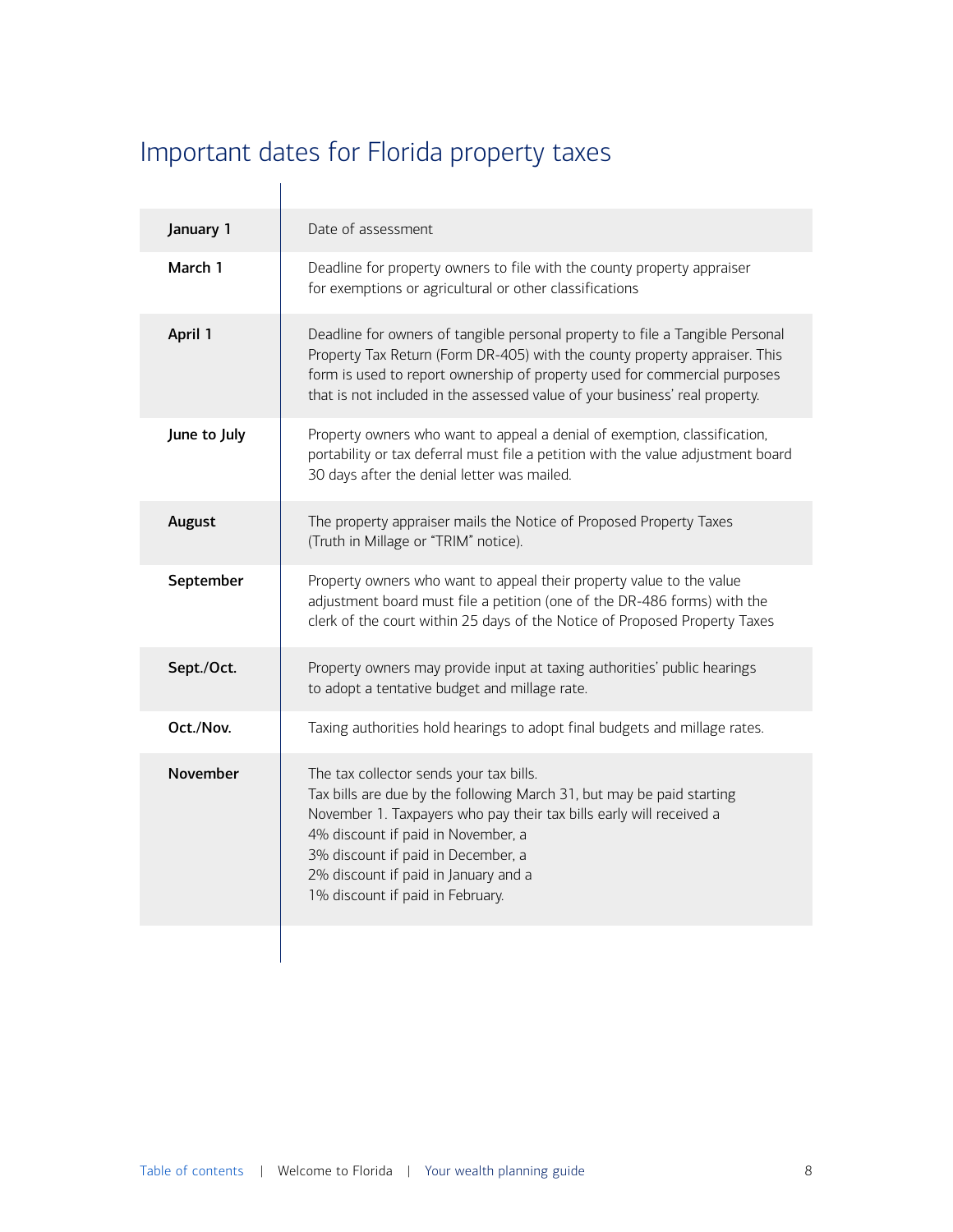# <span id="page-8-0"></span>Homestead property defined

- The property must be owned by a natural person (revocable trusts are included, but entities such as irrevocable trusts and LLCs do not qualify)
- Property must consist of an interest in realty
- •Owner must intend to make or have made the real property their permanent residence
- Property must meet the residential use requirements under the Florida Constitution
- Property must meet the size requirement (see below)

| Inside a municipality                                         | Outside a municipality                                                             |
|---------------------------------------------------------------|------------------------------------------------------------------------------------|
| Half an acre of contiguous land plus residence                | 160 acres of contiguous land and improvement                                       |
| Does not include business property                            | The 160-acre amount is not doubled<br>if owned by spouses                          |
| The contiguous property can be acquired<br>at different times | The contiguous property can be acquired<br>at different times                      |
| Can include garages, patios, pools<br>and attached dwellings  | Improvement can include items like barns,<br>crops, fences, mobile homes and pools |
|                                                               |                                                                                    |

 $\mathbf{r}$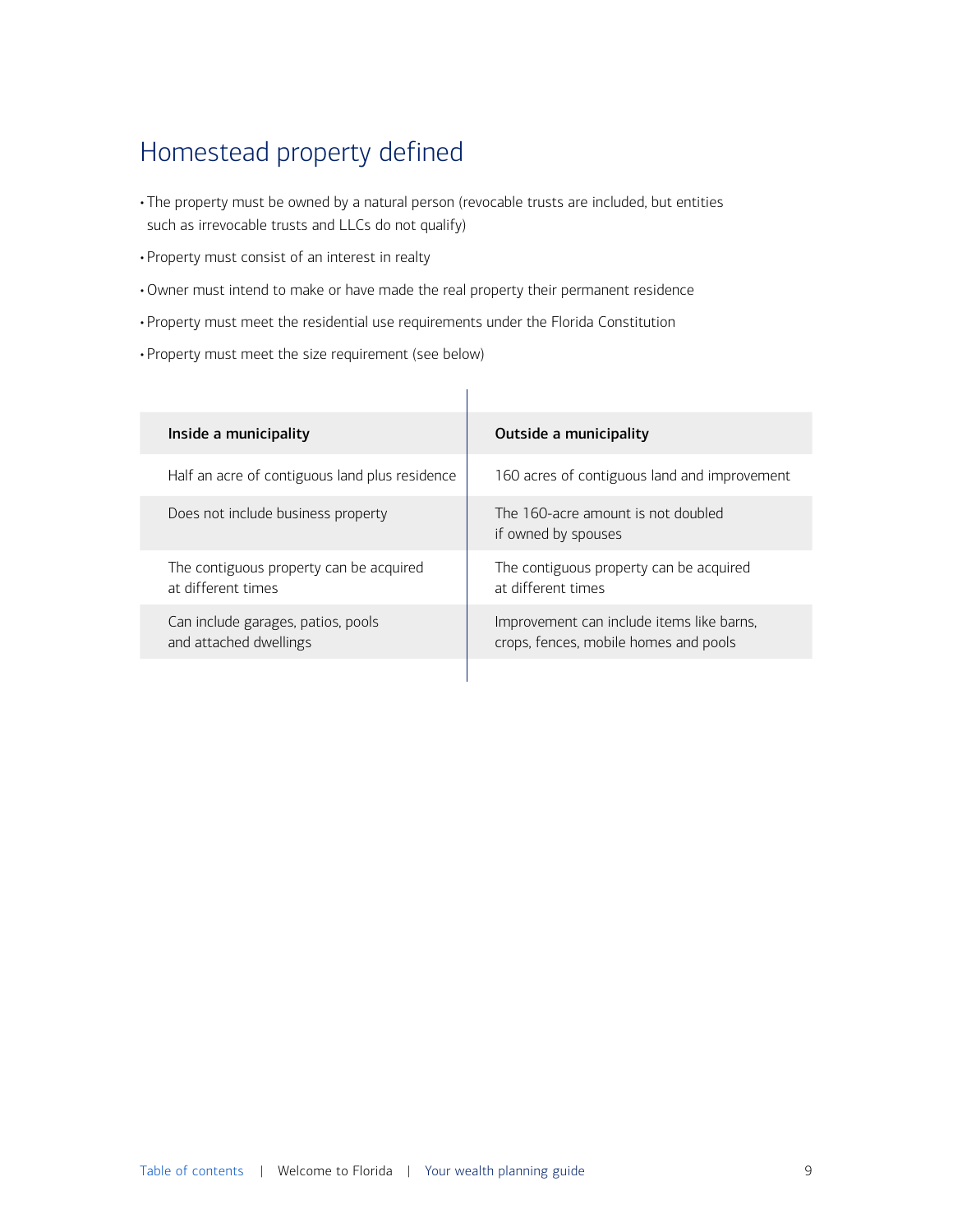# <span id="page-9-0"></span>Florida property tax exemptions<sup>[7](#page-9-1)</sup>

Homestead tax exemptions are available only on primary residences in Florida. These exemptions can be available up to \$50,000. The first \$25,000 of exemption applies to all taxes, and the remaining \$25,000 only applies to non-school taxes.

Blind person exemptions of \$500 are available to Floridians who are legally blind.

For those age 65 and older, a board of county commissioners or the governing authority of any municipality may adopt an ordinance to allow an additional homestead exemption of up to \$50,000. People may be eligible for this exemption if they meet the following requirements: they own real estate and make it their permanent residence, they are age 65 or older, and their household income doesn't exceed the income limitations.

**Disability exemptions** are available for homeowners who have a total and permanent disability. Quadriplegics who use their property as a homestead are exempt from all property taxes. Others who must use a wheelchair or are legally blind and have a gross income below \$14,500 in 1991 dollars, adjusted for inflation, can be exempt from all property taxes as well.

#### Veterans exemptions

- A veteran documented as disabled by 10% or more in war or service-connected events can earn an additional exemption of \$5,000 on any owned property.
- An honorably discharged veteran who is totally and permanently disabled or requires a wheelchair for mobility due to their service can be exempt from all property taxes. In some circumstances, this benefit can be transferred to a surviving spouse.
- An honorably discharged and disabled veteran who is 65 or older and was a Florida resident when they entered military service may be eligible for an additional exemption. The disability must be permanent and must have been acquired as a result of the military service. The property tax will be discounted based on the percentage of the disability.
- Members of the military deployed during the last calendar year can receive exemptions based on the percentage of time during the year they were deployed.

The widow and widower exemption of \$500 is available to widowed people who have not remarried.

<span id="page-9-1"></span><sup>7</sup> [Property Tax Exemptions and Additional Benefits](https://floridarevenue.com/property/Pages/Taxpayers_Exemptions.aspx), Florida Department of Revenue, January 2021.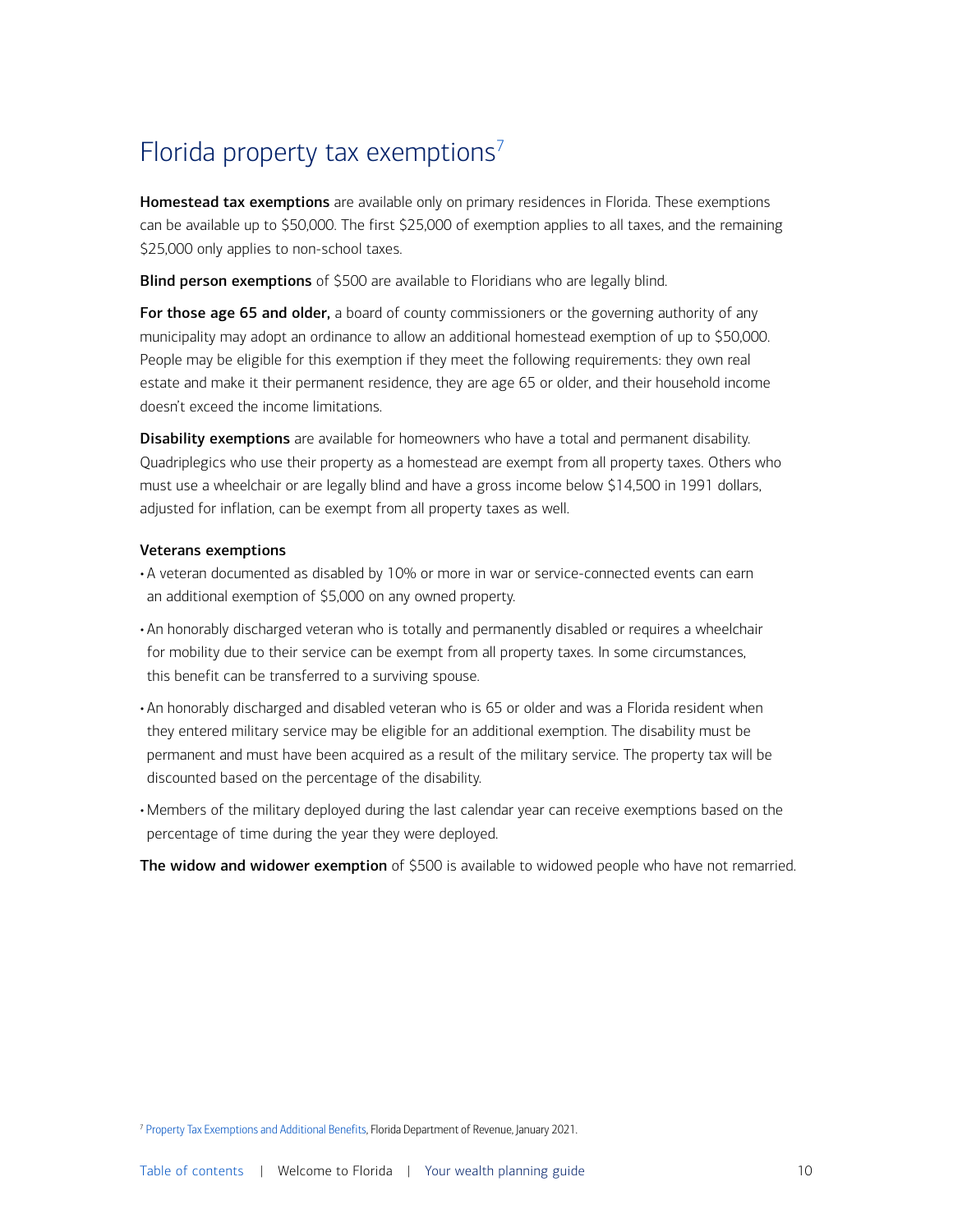# <span id="page-10-0"></span>Assets exempt from creditors in Florida

- Homestead property<sup>[8](#page-10-1)</sup>
- IRAs, Roth IRAs, rollover IRAs (but not inherited IRAs)
- $•401(k)s$
- Tenancy by the entirety (TBE) property
- Cash surrender value of permanent insurance on debtor's life
- Annuities
- Wages of head of household
- Wage accounts up to six months
- •Up to \$4,000 of personal assets (can be less in bankruptcy) $9$
- Disability insurance payments and proceeds
- Spendthrift trusts established for someone other than the grantor
- 529 plans
- Medical savings accounts

### Florida tenants by the entirety

Florida is among the states that recognize this special form of co-ownership between spouses.<sup>[10](#page-10-3)</sup> Property held as TBE:

- Has automatic rights of survivorship (that is, it avoids probate)
- Is not unilaterally divisible by one spouse
- Is exempt from the individual creditors of either spouse (but not exempt from their "joint creditors")
- Any creditor protection associated with property held as TBE terminates upon divorce or the death of a co-tenant spouse.

### Income earned outside of Florida

Generally, a person will be subject to a state's income tax laws if that person spends too much time in that state.

- Many states use a 183-day count as the maximum number of days that people can be in that state before they are subject to its income tax on their worldwide income.
- It is possible to be a Florida domiciliary and still be considered an income tax resident of another state and thus subject to that state's income tax on one's worldwide income.
- The U.S. Supreme Court has held that it is constitutional for more than one state to claim that you're a tax resident.
- Even if a Florida domiciliary is not a full-time resident of another state, that person may have to pay state income tax in that state if the individual has "source" income from that state.

<span id="page-10-1"></span> $^{\rm 8}$  While it is possible for a Floridian to hold their homestead property inside of a revocable trust and continue to derive the real property tax exemptions and the 3% cap on annual tax increases, at least one court has held that holding a homestead inside a revocable trust terminates the protection against forced sales.

<span id="page-10-2"></span><sup>9</sup> The exemption is \$1,000 if the debtor claims a homestead exemption; otherwise, up to \$4,000 of personal property is exempt.

<span id="page-10-3"></span><sup>&</sup>lt;sup>10</sup> Alaska, Arkansas, Delaware, the District of Columbia, Florida, Hawaii, Illinois, Indiana, Kentucky, Maryland, Massachusetts, Michigan, Mississippi, Missouri, New Jersey, New York, North Carolina, Ohio, Oklahoma, Oregon, Pennsylvania, Rhode Island, Tennessee, Vermont, Virginia and Wyoming recognize TBE.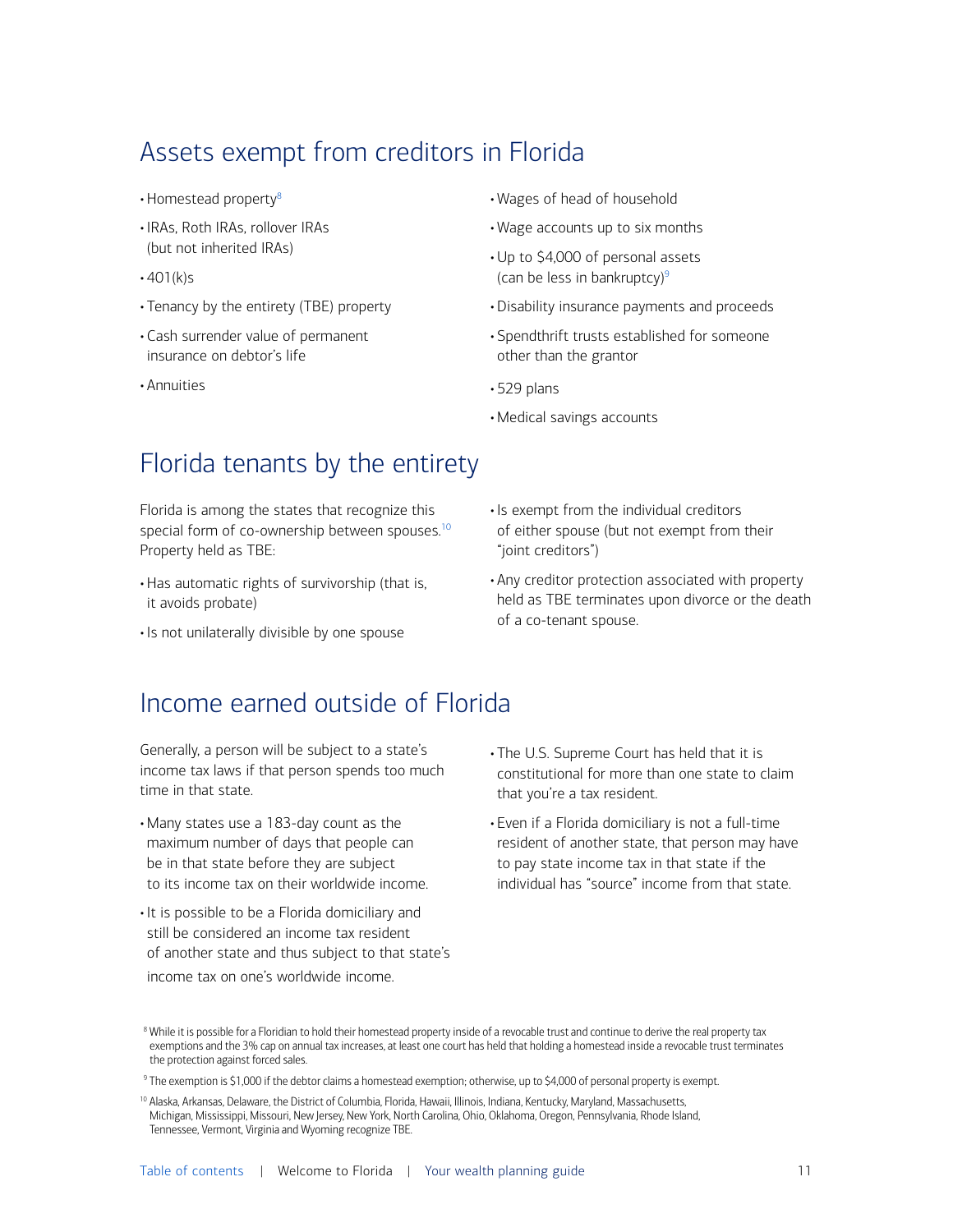# <span id="page-11-0"></span>Basic planning documents for Floridians<sup>11</sup>

#### Pour-over last will and testament

This short version of a last will and testament appoints a personal representative and simply authorizes that person to transfer any assets you may have held in your individual name at death into the name of your revocable trust. The process of having a personal representative appointed to distribute your individually titled property is called probate.

#### Revocable trust

This document is used by Floridians as a substitute for a traditional last will and testament. It will control the disposition of your assets upon your incapacity or death. It does not have to be filed with the probate court.

#### Durable power of attorney

This document allows your agent to transact business or perform other actions on your behalf that are specifically enumerated in the document. It is "durable" because it remains in effect even after your incapacity, though it terminates at your death.

#### Health care surrogate form (also called durable health care power of attorney or health care proxy form)

This form allows you (the "principal" or "declarant") to select a health care agent (sometimes called your "surrogate" or "proxy") to make decisions regarding your non-life-ending medical treatment in the event that you're unable to do so yourself. In other words, it only takes effect when you can no longer understand and communicate critical decisions or when you don't want to make such decisions.

#### Living will

A living will is a written declaration of your desires regarding application or withdrawal of life-sustaining measures should you fall into an irreversible, vegetative state and your doctor determines that there's no chance for recovery.<sup>[12](#page-11-2)</sup> Without such a document, your attending physician is likely to use all methods possible to keep your body alive.

<span id="page-11-1"></span><sup>11</sup> [The Florida Bar website](https://www.floridabar.org/public/consumer/consumer003/) contains a toolkit and sample forms for living wills, health care surrogates and advance directives.

<span id="page-11-2"></span><sup>12</sup> Living wills should not be confused with living trusts. A living trust is the same thing as a revocable trust.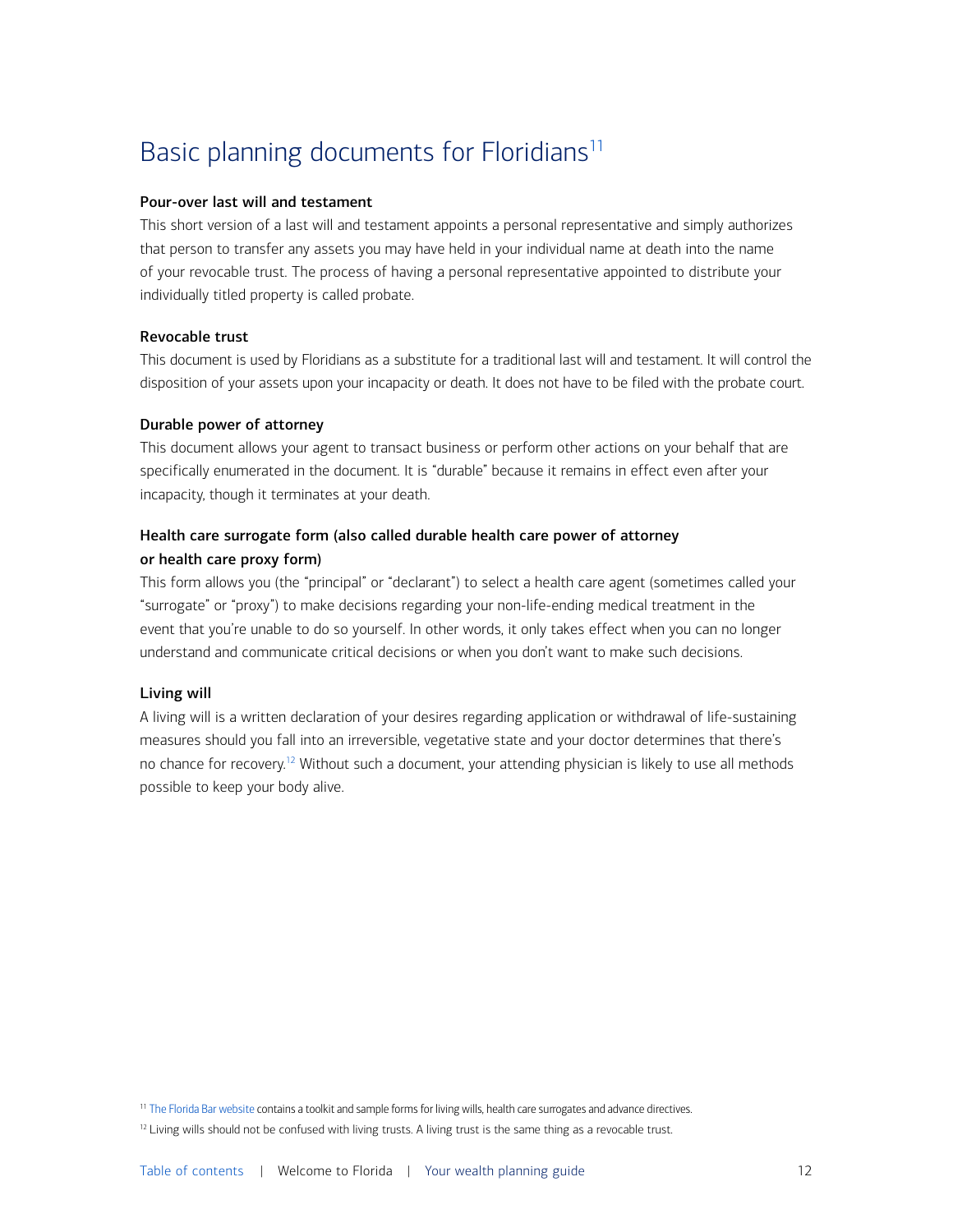# <span id="page-12-0"></span>Funding your Florida revocable trust

People use revocable trusts (also called "living trusts") for two main reasons: (1) to provide for a smooth transition of asset management in the event of their temporary or permanent incapacity (it arguably works better than a durable power of attorney); and (2) after they die, to avoid court-supervised probate in the administration of their estate, which can be cumbersome, time-consuming, public and costly. However, to achieve these two goals, people have to fund their revocable trusts during their lifetimes by retitling their assets into the name of their revocable trusts.

It is your responsibility (not your lawyer's) to fund your revocable trust. Merely signing your trust document, which includes a schedule of your assets to be included in the trust, is generally insufficient to retitle those assets into the name of your trust. You will most likely need to enlist the help of your lawyer to transfer certain assets like real estate, large boats and planes, while other assets, such as bank accounts, can be retitled by you.

Assets that you may want to transfer into your revocable trust can include:

#### Real estate

You will need a lawyer for this. Real estate can be retitled into the name of your revocable trust through the use of a quitclaim deed or warranty deed. To be effective, the executed deed is usually required to be filed in the property records where the property is located.

- Your lawyer will want to examine any property that is encumbered by a mortgage to make sure the transfer is permitted and will not trigger a due-on-sale clause.
- Spouses who own property jointly can place one half of that property into their respective revocable trusts.
- Spouses who hold real estate as TBE should understand that the limited creditor protection afforded to TBE assets can be lost when converting the title from TBE to the name of their revocable trust.
- There may be county and/or state fees that must be paid to transfer real estate interests. These fees generally depend on the value of the property, the value of any mortgages on the property, and whether the real estate is intended to be held for personal use or for investment purposes.
- When transferring a residence that qualifies under state law for certain homestead exemptions and protections, you'll want your lawyer to confirm in advance that you won't lose any critical homestead protections.
- Finally, you should contact your insurance company and change the name on any property and casualty insurance you have on the real estate.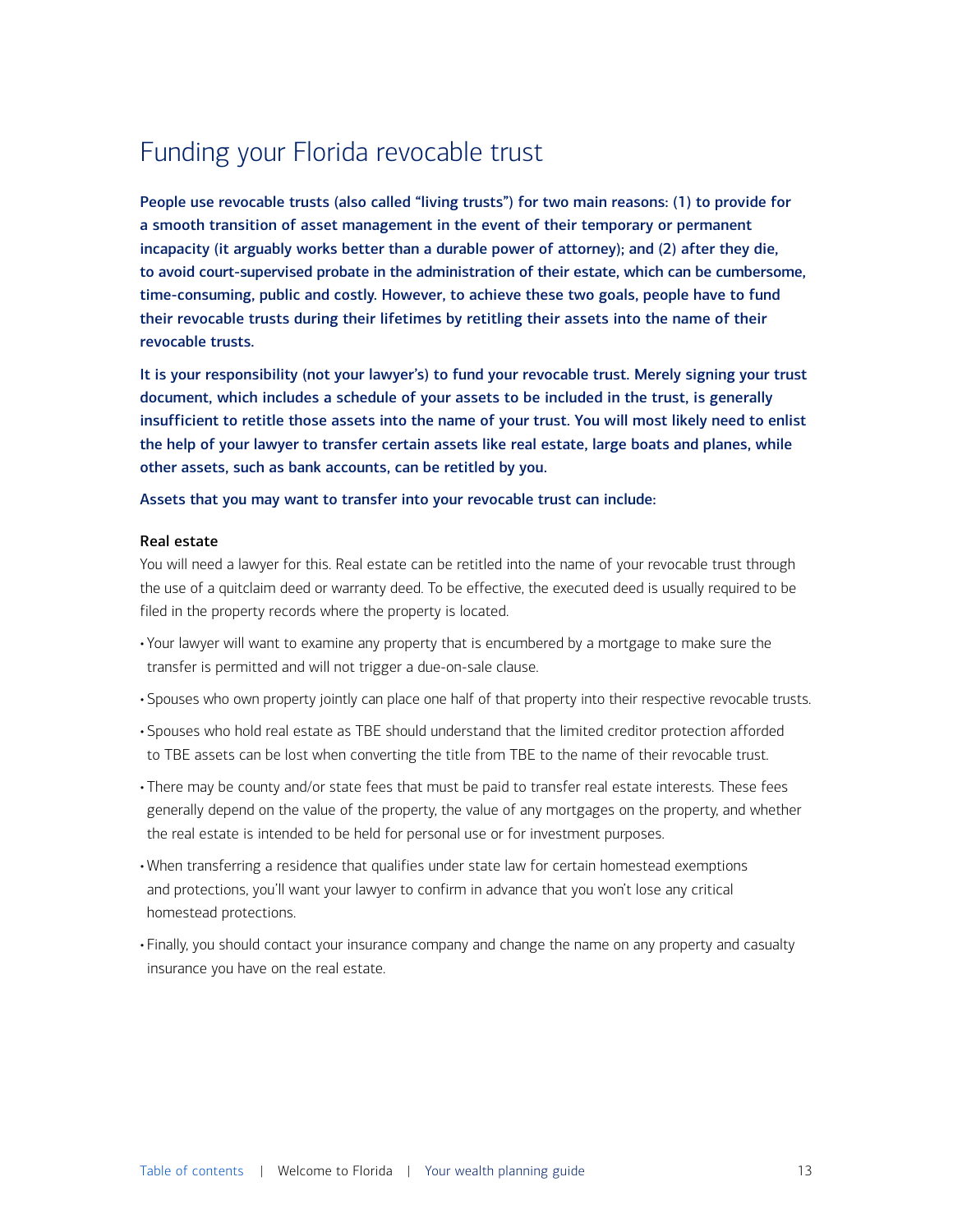# Funding your Florida revocable trust *Continued*

#### Bank and investment accounts

You can do this yourself. Depending on the institution, you may need to close out your existing account and open a new account for your revocable trust. Some institutions, such as Bank of America, will allow you to keep the same account number and simply change the name of the account. In order to make the change, some institutions will require a full copy of your trust agreement; some will allow you to submit the first page, the trustee powers page(s) and the signature page; while others will accept a certificate of trust, which is a one- or two-page document authorized under some states' statutes to provide financial institutions with proof that your trust actually exists.

#### Closely held business interests

Many closely held businesses are subject to buy-sell, shareholder or partner agreements that restrict the transfer of ownership interests. You should have your lawyer review any such documentation before retitling these ventures.

#### Contracts, mortgages, notes

If you've made any personal contracts, mortgages or notes, you may be able to retitle them into the name of your revocable trust using an assignment document. After you make the name change, it's advisable to contact any parties or payees to make them aware that going forward you are transacting business in the name of the trust and that all income payments they might send in the future should be in the name of your revocable trust. You should have your lawyer review any such documentation before you retitle it to ensure that doing so won't violate any contractual terms.

#### Automobiles, boats and planes

When transferring title to these assets, please be aware that each state will have its own process and forms. For automobiles you will most likely work through your state's department of motor vehicles. Ownership changes for documented boats must go through the U.S. Coast Guard. Smaller recreational boats that are not documented will have to change their registrations through the state's appropriate supervisory authority. To transfer title to an aircraft, you'll have to work through the Federal Aviation Administration. You should also contact your insurance company to change the name on any property and casualty insurance policies you have on these assets.

#### Tangible personal property

It's possible for you to transfer personal property such as clothes, art and jewelry to your revocable trust using a deed of gift. You can transfer specific items or provide a "blanket transfer," which would include all of the personal property that you own on the date of transfer. In either event, you'll want to update and re-execute your transfer document every couple of years to include tangible personal property that you acquired after the date of your last deed of gift (as well as deleting any tangible personal property that you have disposed of in the interim). You should also contact your insurance company to change the name on any property and casualty insurance policies you have on the property.<sup>[13](#page-13-0)</sup>

<span id="page-13-0"></span><sup>13</sup> The above list is not exhaustive. Please work with your tax and estate planning advisors to determine a plan to fund your revocable trust.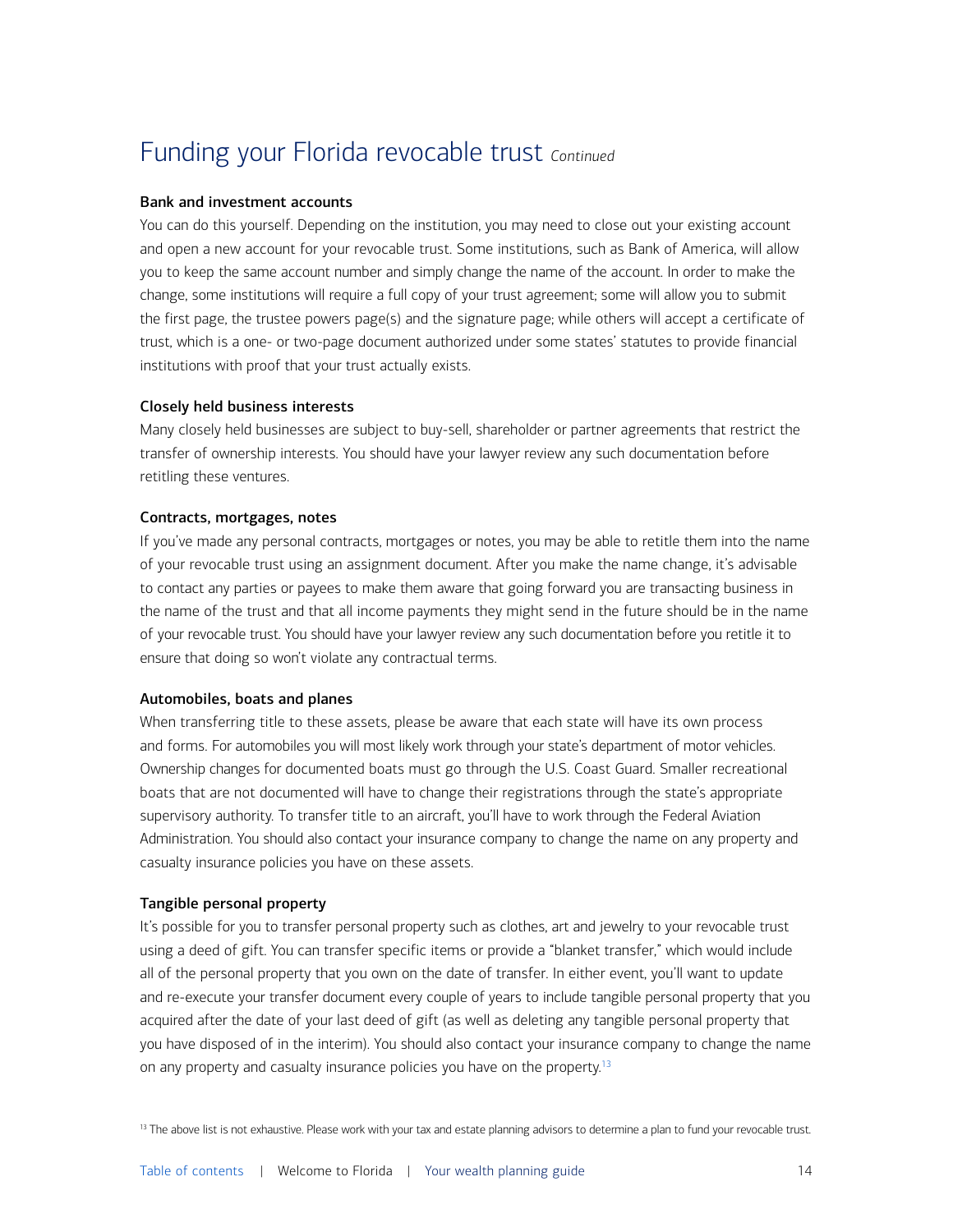# <span id="page-14-0"></span>Florida probate

#### Probate is the legal process in which a last will and testament is "proved" to the court with jurisdiction to hear such matters.

- The probate court is authorized to grant your personal representative the power to act on behalf of your estate so that they can notify beneficiaries and creditors, manage and conserve your estate's assets, pay your final expenses, submit your final income tax return, file an income tax return for your estate, file your estate tax return, and distribute your assets in accordance with the terms of your will.
- Most people would prefer to avoid probate entirely or minimize their estate's exposure to the process in order to reduce court costs and attorney's fees, enhance their family's privacy and expedite the transfer of assets to their beneficiaries.
- •Using a revocable trust, sometimes called a "living trust," instead of a traditional last will and testament can greatly reduce or eliminate the need for your personal representative to go to probate court.

Note: There is a distinction between your "taxable estate" and your "probate estate." It's possible to hold assets in such a way as to completely avoid probate court but nonetheless die with enough assets that you'll have a taxable estate for federal estate tax purposes.<sup>[14](#page-14-1)</sup>

# Probate fees: Florida

Florida uses the gender-neutral term "personal representative" to describe an "executor" or "executrix." A personal representative can be a person, bank or trust company. Personal representatives are entitled to commission payable from the estate assets without court order as compensation for ordinary services. The commission is based on the compensable value of the estate, which is the inventory value of the probate estate assets<sup>[15](#page-14-2)</sup> and the income earned by the estate during administration.

#### The following commission is presumed to be reasonable compensation for a personal representative:

- 3% for the first \$1 million
- 2.5% for everything from \$1 million to \$5 million
- 2% for everything from \$5 million to \$10 million
- 1.5% for everything above \$10 million

<span id="page-14-1"></span><sup>&</sup>lt;sup>14</sup> Assets typically not subject to probate include: property held as "Joint Tenants with Rights of Survivorship," property held as "Tenants by the Entirety," "Transfer-on-Death" accounts, "Paid-on-Death" accounts, life insurance, annuities, trusts, IRAs, pensions and property subject to a power of appointment.

<span id="page-14-2"></span><sup>&</sup>lt;sup>15</sup> Probate estate assets would not include assets passing by operation-of-law or under a trust agreement. Assets passing under operation-of-law include but are not limited to joint accounts with rights of survivorship, pay-on-death and/or transfer-on-death bank and security accounts and IRAs and qualified plans if they have designated beneficiaries. Revocable trusts tend to be the main tool that Floridians use to avoid (or minimize) probate.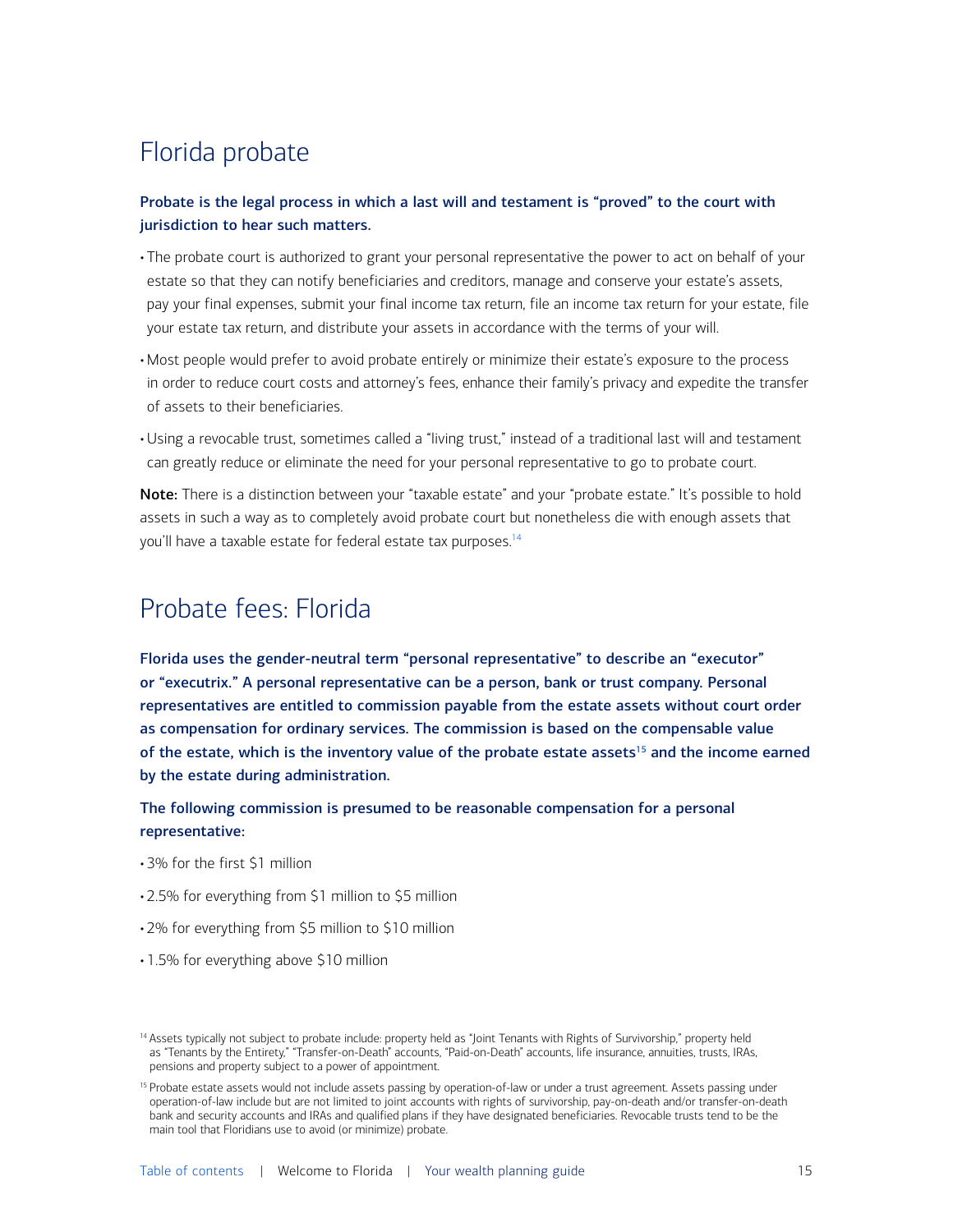# <span id="page-15-0"></span>Duties of a personal representative in Florida

- Identify, gather, value and safeguard the decedent's probate assets
- Publish a "notice to creditors" in a local newspaper in order to alert potential claimants to file claims in the manner required by law
- Serve a "notice of administration" to provide information about the probate estate administration and notice of the procedures required to be followed by those having any objection to the administration of the decedent's probate estate
- Conduct a diligent search to locate "known or reasonably ascertainable" creditors and notify them of the time by which their claims must be filed
- •Object to improper claims, and defend suits brought on such claims
- Pay valid claims
- File tax returns and pay any taxes due
- Employ professionals to assist in the administration of the probate estate; for example, attorneys, certified public accountants, appraisers and investment advisers
- Pay expenses of administering the probate estate
- Pay statutory amounts to the decedent's surviving spouse or family
- Distribute probate assets to beneficiaries
- Close the probate estate with probate court<sup>[16](#page-15-1)</sup>

# Florida's modern trust laws

#### Florida's Trust Code:

- Is modeled after the Uniform Trust Code
- Permits trusts to last as long as 360 years
- Permits "spendthrift trusts"
- Does not currently allow domestic asset protection trusts
- Permits purpose trusts (also called pet trusts)
- Permits silent trusts
- Permits "decanting"
- Permits a wide array of additional judicial and nonjudicial methods that can be used to modify an irrevocable trust
- Permits married couples who are domiciled in Florida to create and fund a community property trust

<span id="page-15-1"></span><sup>&</sup>lt;sup>16</sup> [Consumer Pamphlet: Probate in Florida](https://www.floridabar.org/public/consumer/pamphlet026/), The Florida Bar, January 2021.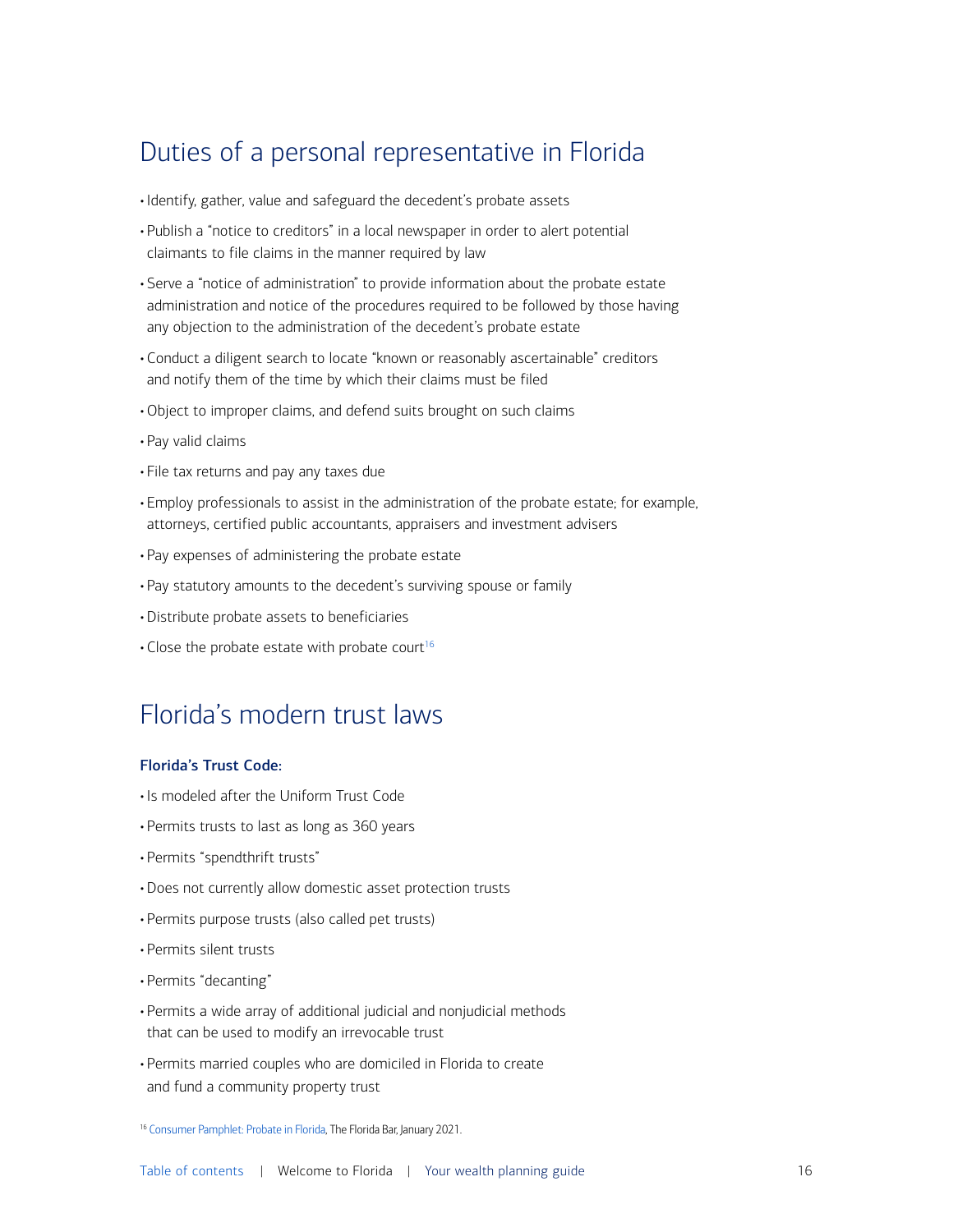# <span id="page-16-0"></span>Florida planning "tidbits"

- Florida recognizes premarital agreements.
- Florida does not recognize "no contest provisions" in wills.
- Florida does not recognize "springing durable powers of attorney" executed after October 1, 2011.
- A surviving spouse can elect to take approximately 30% of the decedent spouse's estate, called the "elective share," despite the terms of the decedent spouse's estate planning documents.
- Florida allows a version of "silent trusts" wherein the trustee can be given authority to inform a designated representative about a trust rather than the underlying trust beneficiaries.
- To qualify to serve as a personal representative, an individual must be either a Florida resident or, regardless of residence, a spouse, sibling, parent, child or other close relative of the decedent. Individuals are not qualified to act as personal representatives if they are either under the age of 18 years, are mentally or physically unable to perform the duties, or have been convicted of a felony. A trust company incorporated under the laws of Florida, or a bank or savings and loan authorized and qualified to exercise fiduciary powers in Florida, can serve as a personal representative.
- Florida allows custodial accounts to be established under the Uniform Transfers to Minors Act. The age of minority is generally until the child reaches age 21, but Florida law allows such accounts, with proper notice to the minor, to be held until the child reaches age 25.
- Florida is one of about a dozen states that have enacted a version of the Uniform Directed Trust Act, which allows a Trust Director to direct another trustee with respect to investment strategy, retention of assets and other matters such as making or withholding distributions to one or more beneficiaries.

# Florida online resources

| <b>Florida Administrative Code</b>     | <b>Florida Highway Safety and Motor Vehicles</b> |
|----------------------------------------|--------------------------------------------------|
| <b>The Florida Bar</b>                 | <b>Florida Trust Code</b>                        |
| <b>Florida Department of Education</b> | Living Wills, Health Care Surrogates             |
| <b>Florida Department of Revenue</b>   | and Advance Directives                           |
| <b>Florida Department of State</b>     | The 2021 Florida Statutes                        |